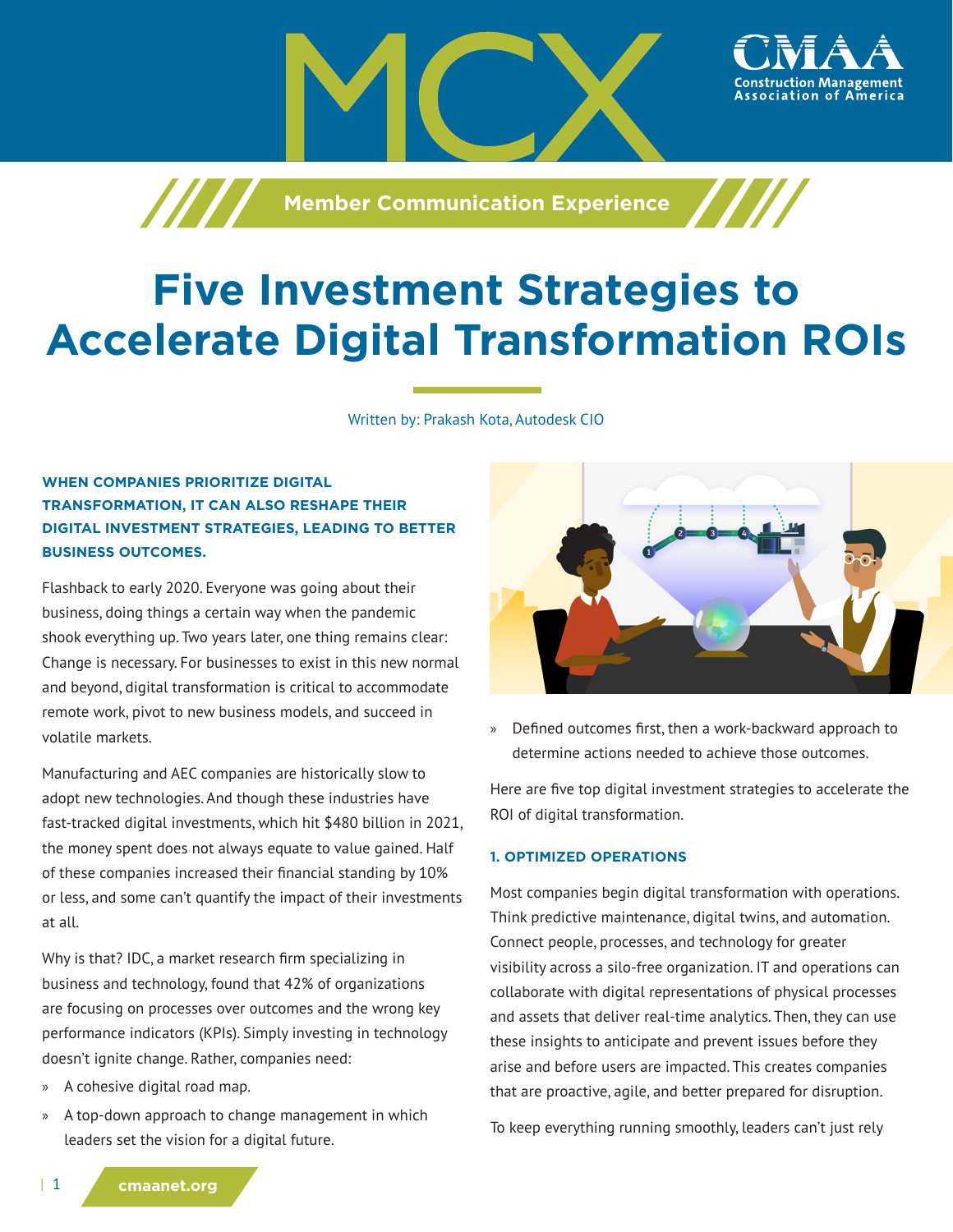on employees to watch computer screens 24/ - that's not a strategy that can scale. To continually refine operations, processes must be automated to minimize disruptions. For example, AEC companies and building owners can deploy digital twins using real-time connected data to constantly monitor and improve the function of every asset.

77. 77

With automation, companies can reduce working capital and increase liquidity because everything happens faster. Without relying on manual processes, organizations can scale quickly, add new capabilities, increase delivery speed, and create reliability to deliver new value. Ultimately, these capabilities lead to greater operational agility.

#### **2. DATA-LED DECISION-MAKING**

Data is the raison d'être of digital transformation. Digital twins, dashboards, machine learning, and artificial intelligence (AI) deliver real-time analytics so organizations can make informed decisions. But only 3% of data is applied toward business intelligence. As digital transformation accelerates, there will be 2.5 times more data generated during the next five years than in the previous 10. Companies must convert data into actionable insights to promote better decision-making at all levels.

Users are another treasure trove of data. Rather than delivering a capability to them once, companies should aim to collect information at every touch point so they can better understand user behavior to enable personalization - something that 71% of people expect. But collecting consumer data raises privacy concerns. Although 83% of customers will provide their information for a more personalized experience, companies must let them decide if and what they share. If they opt in, leaders can use the power of data to deliver better value to their employees.

Look at your iPhone. Every time you unlock it, you're generating data. AI is identifying continuous patterns to help Apple understand how people engage with their phones, which aspects they like or dislike. This information helps engineers design future features to constantly improve user experience.

Leveraging data effectively requires a mindset shift that needs to come from the top; 60% of the highest-performing AEC companies have a C-suite–driven data strategy. Making data-led decisions leads to innovation and creates competitive advantage for AEC and manufacturing companies.

### **3. PEOPLE-FIRST STRATEGY**

Companies must invest in technology and people in parallel, creating an empowered workforce that's skilled for the digital world. Digital transformation opens the door to developing a people-first strategy. As automation takes over manual processes, workers can shift into roles that enable them to innovate and create value. Facilitate enterprisewide collaboration by leveraging the cloud to unify data and connect workers anywhere, anytime, on any device. In AEC and manufacturing, industries that traditionally required people to be on-site to manage operations, 30% of workers will be remote by 2023 thanks to virtual and augmented reality.

Building a people-first strategy requires an institutional transformation that supports skills development and new ways of working to benefit from digital investments. It's important to create excitement and get buy-in. Leaders can offer learning through gamification, give workers new titles, or increase employee recognition to get workers on board with continuous change. Millions of people are quitting their jobs in what's being called the Great Resignation; companies need to leverage technology to attract and retain talent and create ongoing learning opportunities to help people adapt.

Technology growth dovetails with a commitment to people. During the move to the cloud, it was important to understand what skills employees already had and what will be needed in the future to support them through that transition. These values flow from the CEO. He sets a vision, articulates that vision, and creates excitement by celebrating wins as a team. Investing in a people-first strategy is in Autodesk's DNA.

# **4. INNOVATION AT SCALE**

Innovation is critical to accelerating the ROI of digital investments. While many leaders prioritize innovation, they may also be unsure how to initiate change, be too focused on day-to-day operations, or have a fear of failure. But to futureproof their businesses, leaders need to embrace a learning mindset to successfully innovate at scale.

Leaders can create a culture of innovation by communicating the benefits of new methods, sharing their vision of the goal,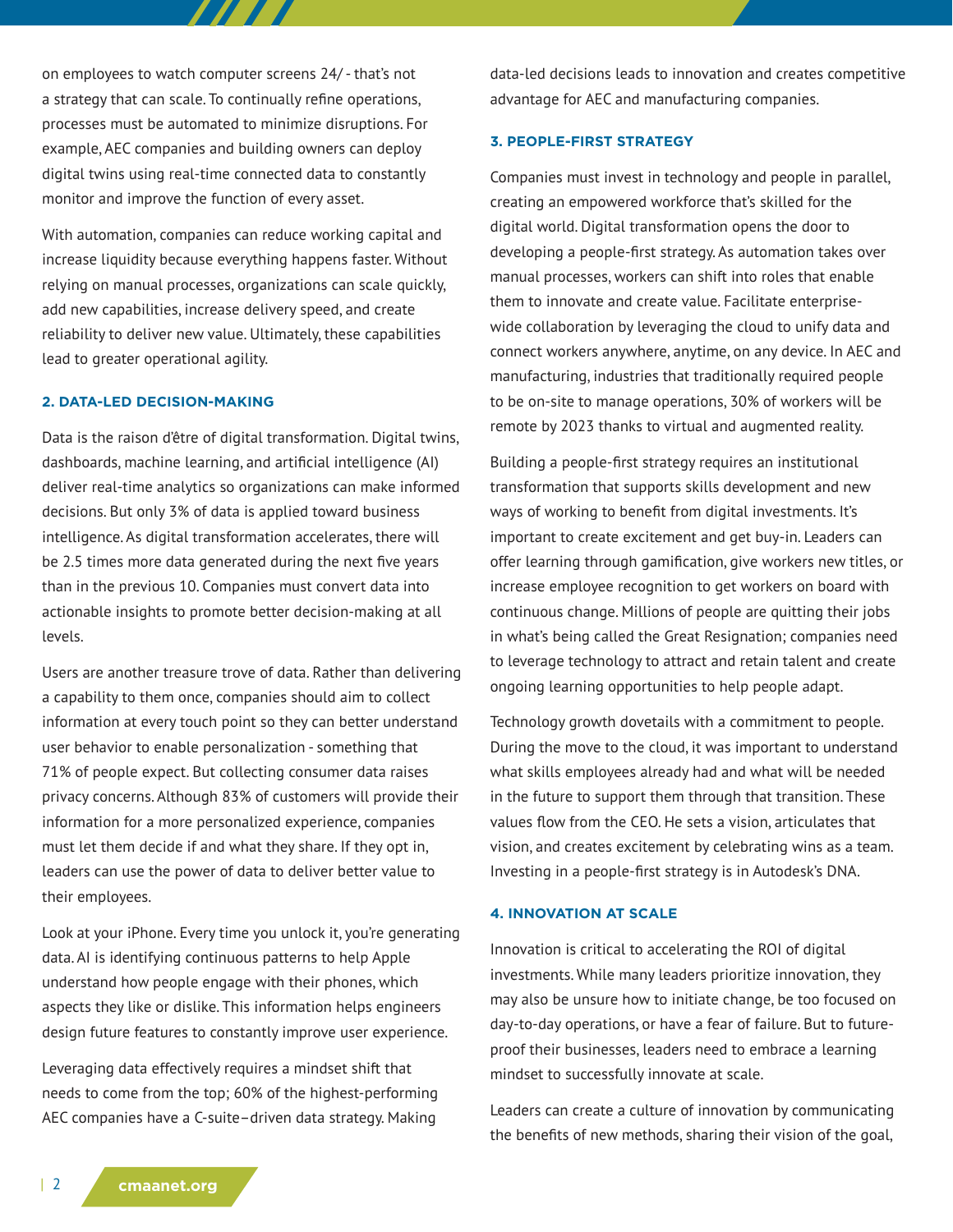and presenting a road map of how they'll get there while still running the business. In short, transparency is critical.

AEC and manufacturing companies are making digital investments that herald an era of innovation. They need to leverage those investments - like generative design, additive manufacturing, and robotics - to design new customer engagement strategies (for example, virtual experiences) and create new revenue streams. A great example of innovation at scale and speed is the amazing feat of designing and building a 1,000-bed hospital in 13 days in China early in the pandemic, made possible by digital transformation and data-driven collaboration.

#### **5. DIGITAL ECOSYSTEMS**

Digital transformation is not just about upgrading internal technology. As IDC reports, "an organization's ability to generate value will increasingly be tied to its participation in a new digital economy." For future success, companies must join forces with their peers. This open exchange of resources and information can worry risk-averse leaders, but the real risk is operating in isolation.

Deloitte and the Manufacturers Alliance for Productivity and Innovation (MAPI) found that:

- » 85% of manufacturers view digital ecosystems as critical to their competitiveness.
- » Industry ecosystems double the pace of digital transformation.
- » Forming 15 or more strategic alliances can double revenue.

For AEC, supply-chain delays can cost 30% of a project's budget. As part of a digital ecosystem, companies can share resources, materials, and assets to build supply-chain resilience. They can learn from each other's successes and failures, boost innovation through collaborative networks, and make the organizations stronger as a community. Digital transformation is no longer a bold move - it's standard practice in today's market. But to reap the rewards of digital investments, leaders need to spearhead institutional transformation and focus on the end goal.  $\mathcal{D}$